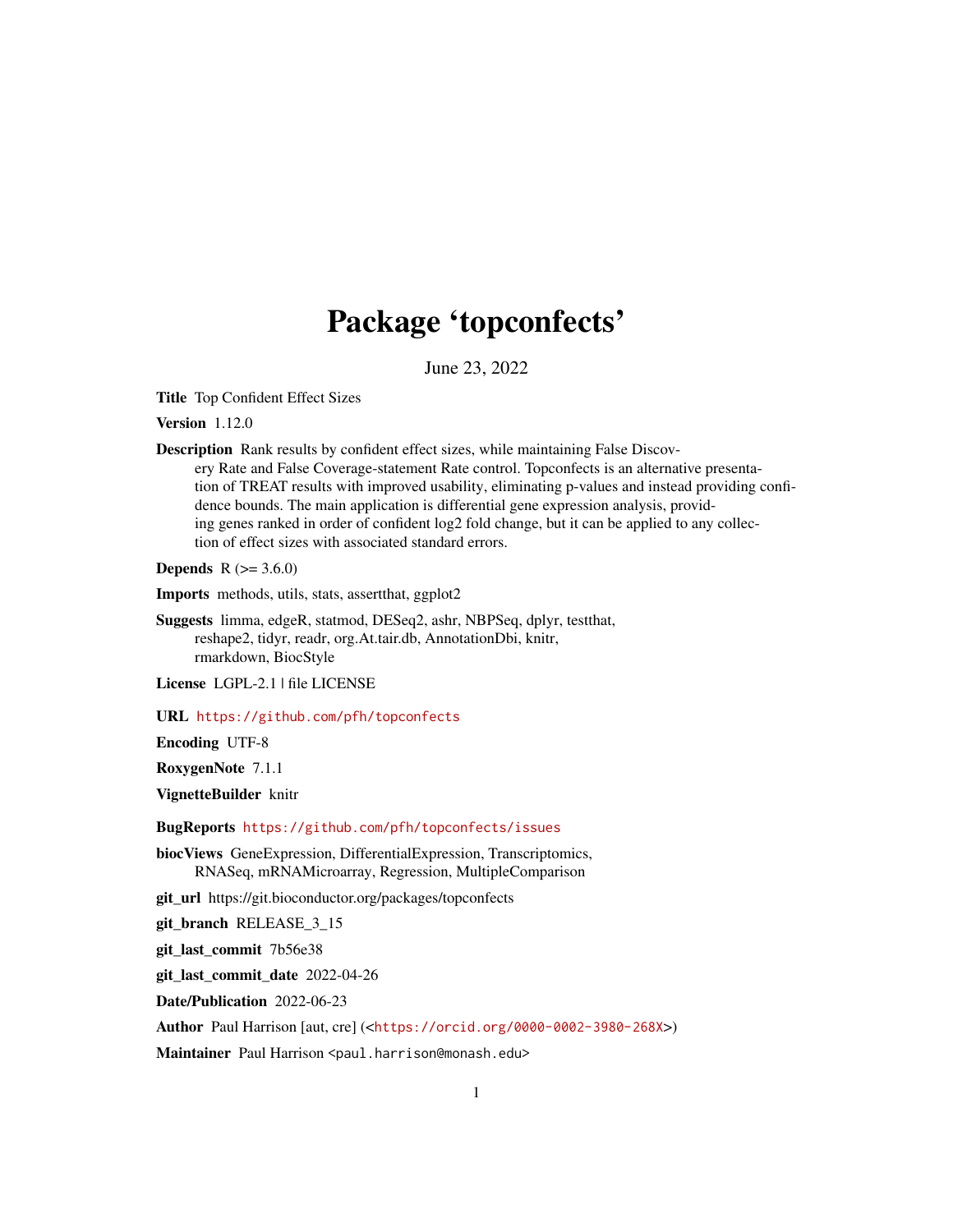# <span id="page-1-0"></span>R topics documented:

| Index |  |
|-------|--|
|       |  |
|       |  |
|       |  |
|       |  |
|       |  |
|       |  |
|       |  |
|       |  |

confects\_plot *Top confident effect sizes plot*

# Description

Create a ggplot2 object showing the confect, effect, and average expression level of top features in a Topconfects object.

# Usage

confects\_plot(confects, n = 50, limits = NULL)

# Arguments

| confects | A "Topconfects" class object, as returned from limma_confects, edger_confects,<br>etc. |
|----------|----------------------------------------------------------------------------------------|
| n        | Number if items to show.                                                               |
| limits   | c(lower, upper) limits on x-axis.                                                      |

# Details

For each gene, the estimated effect is shown as a dot. The confidence bound is shown as a line to positive or negative infinity, showing the set of non-rejected effect sizes for the feature.

# Value

A ggplot2 object. Working non-interactively, you must print() this for it to be displayed.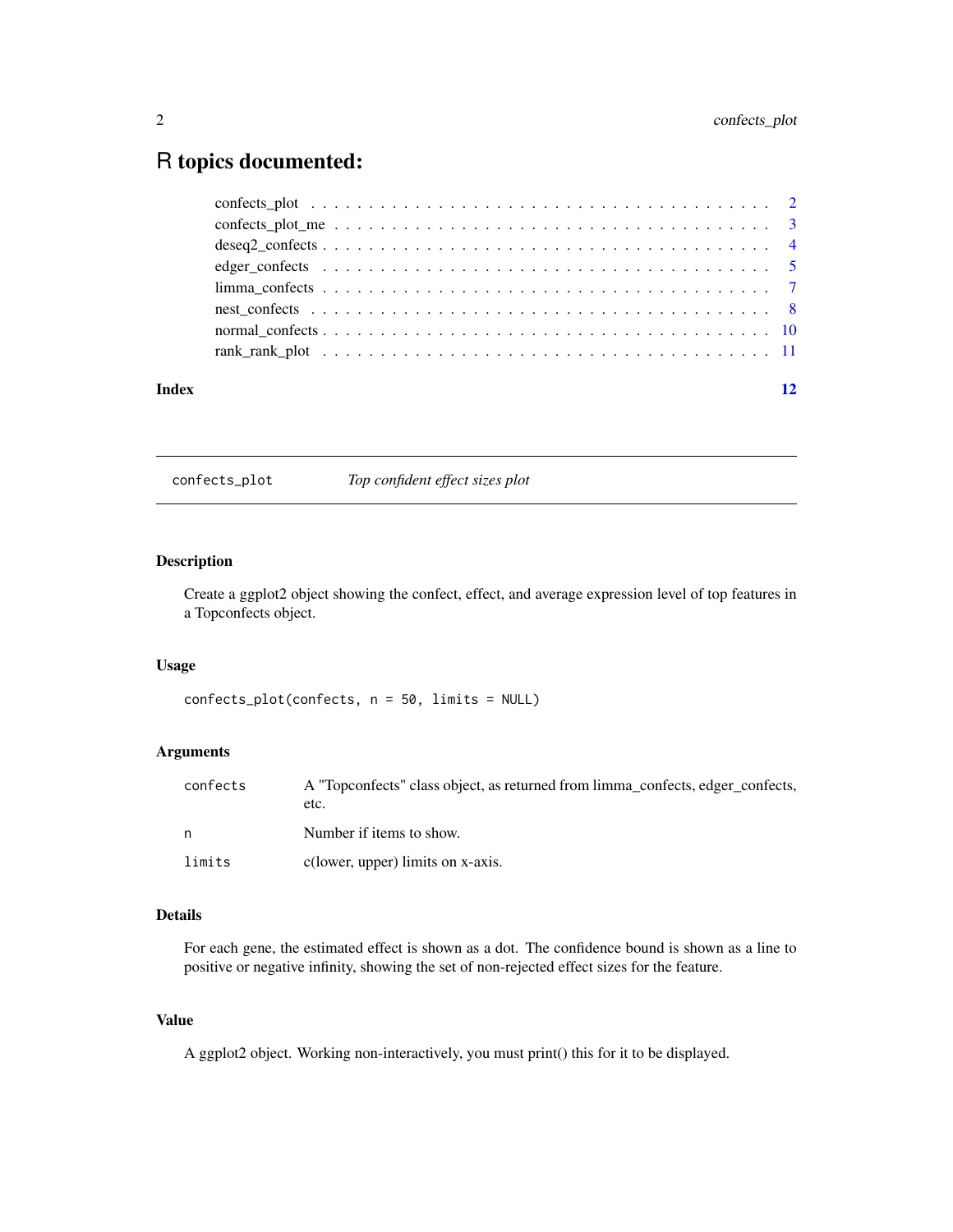# <span id="page-2-0"></span>confects\_plot\_me 3

#### Examples

```
# Generate some random effect sizes with random accuracies
n < -100effect <- rnorm(n, sd=2)
se <- rchisq(n, df=3)^-0.5
# Find top confident effect sizes
confects <- normal_confects(effect, se)
# Plot top confident effect sizes
confects_plot(confects, n=30)
```
confects\_plot\_me *Mean-expression vs effect size plot*

#### Description

Like plotMD in limma, plots effect size against mean expression level. However shows "confect" on the y axis rather than "effect" ("effect" is shown underneath in grey). This may be useful for assessing whether effects are only being detected only in highly expressed genes.

#### Usage

```
confects_plot_me(confects)
```
#### Arguments

confects A "Topconfects" class object, as returned from limma\_confects, edger\_confects, or deseq2\_confects.

# Value

A ggplot2 object. Working non-interactively, you must print() this for it to be displayed.

# Examples

```
library(NBPSeq)
library(edgeR)
library(limma)
```
data(arab)

```
# Extract experimental design from sample names
treat <- factor(substring(colnames(arab),1,4), levels=c("mock","hrcc"))
time <- factor(substring(colnames(arab),5,5))
```

```
# Keep genes with at least 3 samples having an RPM of more than 2
y <- DGEList(arab)
```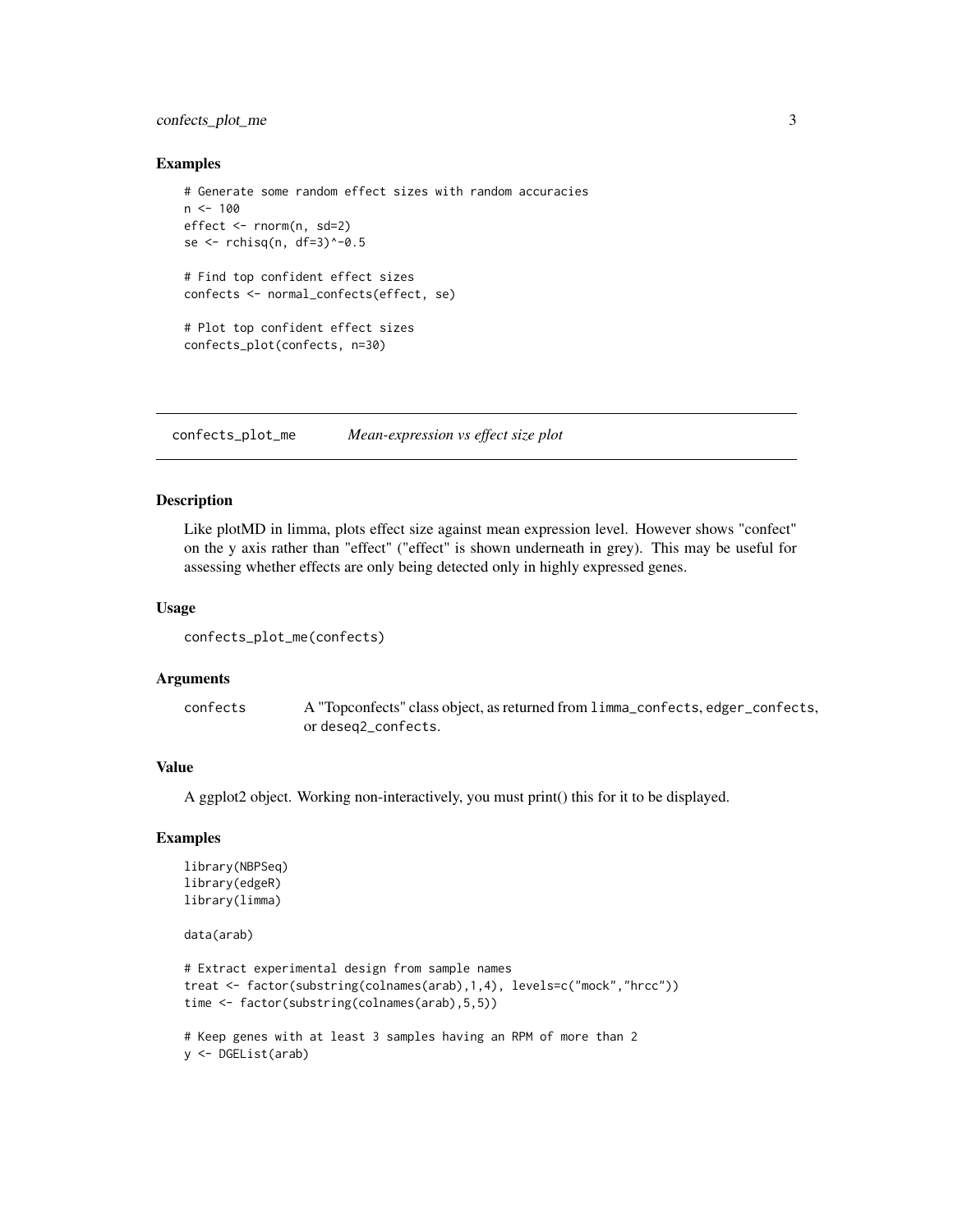```
keep \le rowSums(cpm(y)>2) >= 3
y <- y[keep,,keep.lib.sizes=FALSE]
y <- calcNormFactors(y)
# Find top confident fold changes by topconfects-limma-voom method
design <- model.matrix(~time+treat)
voomed <- voom(y, design)
fit <- lmFit(voomed, design)
confects <- limma_confects(fit, "treathrcc")
# Plot confident effect size against mean expression
# (estimated effect size also shown as grey dots)
confects_plot_me(confects)
```
deseq2\_confects *Confident log2 fold changes based on a DESeq2 analysis*

#### Description

For all possible absolute log2 fold changes, which genes have at least this fold change at a specified False Discovery Rate? This is built by repeatedly calling DESeq2::results with the "greaterAbs" alternative hypothesis.

#### Usage

```
deseq2_{confect}(object, ..., for = 0.05, step = 0.01)
```
#### Arguments

| object   | Object produced by the DESeq2:: DESeq function.                                                     |  |  |
|----------|-----------------------------------------------------------------------------------------------------|--|--|
| $\cdots$ | Further arguments to DESeq2::results. At a minimum you should specify<br>either contrast= or name=. |  |  |
| fdr      | False Discovery Rate to control for.                                                                |  |  |
| step     | Granularity of log2 fold changes to test.                                                           |  |  |

# Details

Results are presented in a table such that for any given LFC, if the reader chooses the genes with abs(confect) less than this they are assured that this set of genes has at least this LFC (with the specified FDR). The confect column may also be viewed as a confidence bound on the LFC of each gene, with a dynamic correction for multiple testing.

#### Value

See [nest\\_confects](#page-7-1) for details of how to interpret the result.

The filtered column in the result indicates whether DESeq2 filtered the gene. Such genes do not count toward the total number of genes when controlling FDR. If your intention is to obtain a ranking of all genes, you should disable this with deseq2\_confects(..., cooksCutoff=Inf,independentFiltering=FALSE).

<span id="page-3-0"></span>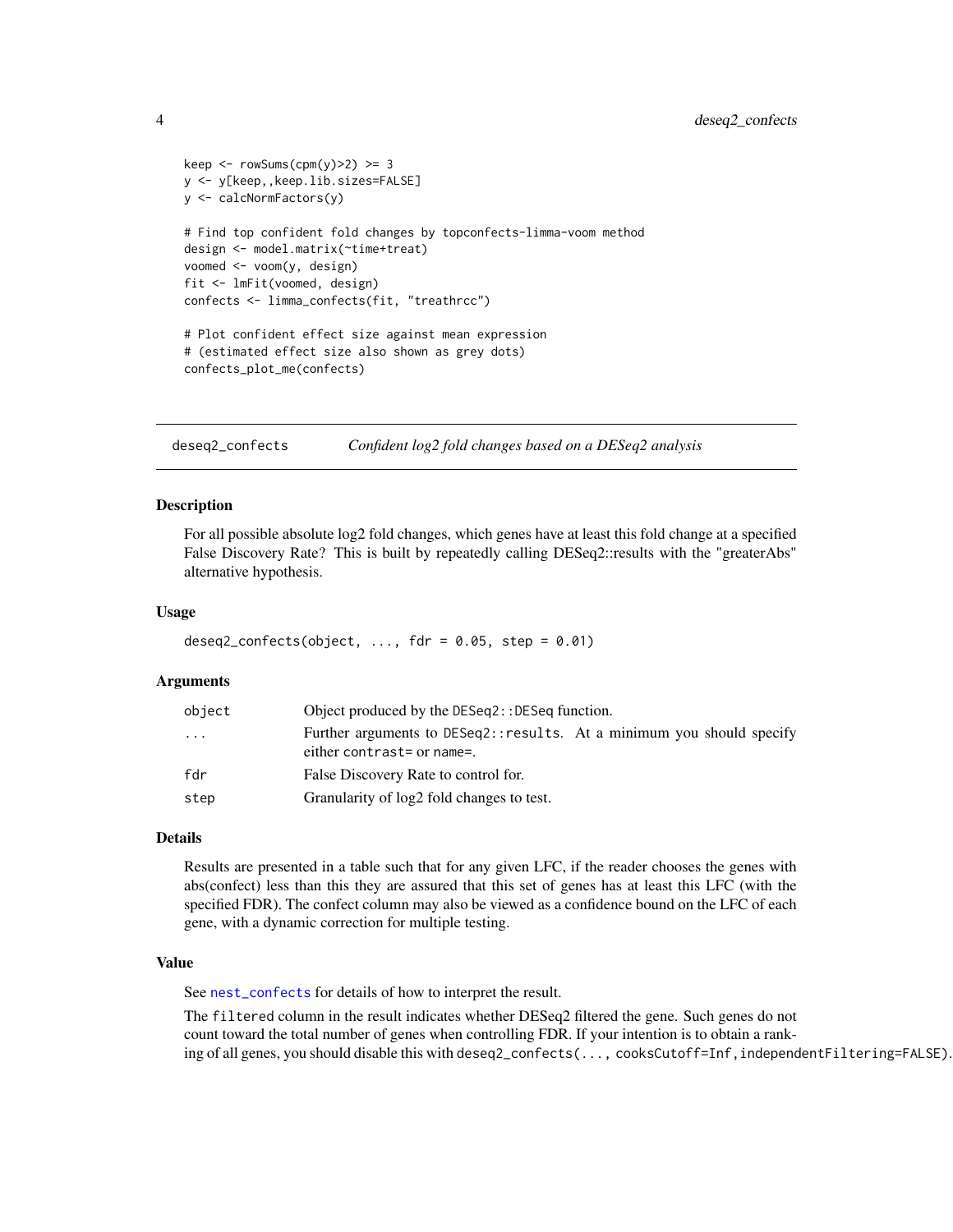# <span id="page-4-0"></span>edger\_confects 5

#### Examples

```
# Generate some random data
n < - 20folds <- seq(-8,8,length.out=n)
row_means <- runif(n, min=0, max=5)
lib_scale <- c(1,2,3,4)
means <- 2^(outer(folds, c(-0.5,-0.5,0.5,0.5))) *
   row_means * rep(lib_scale,each=n)
counts <- rnbinom(length(means), mu=means, size=1/0.1)
dim(counts) <- dim(means)
group <- factor(c("A","A","B","B"))
# Apply DESeq2
library(DESeq2)
dds <- DESeqDataSetFromMatrix(
    countData = counts,
    colData = data.frame(group=group),
   design = \text{``group)}dds <- DESeq(dds)
# Find top confident effect sizes
deseq2_confects(dds, name="group_B_vs_A", step=0.1)
```

| edger_confects | Confident log2 fold change based on the edgeR Quasi-Likelihood |  |  |
|----------------|----------------------------------------------------------------|--|--|
|                | method                                                         |  |  |

# Description

For all possible absolute log2 fold changes (LFC), which genes have at least this fold change at a specified False Discovery Rate?

#### Usage

```
edger_confects(
 fit,
 coef = NULL,
 contrast = NULL,
 fdr = 0.05,
  step = 0.01,null = c("worst.case", "interval")
)
```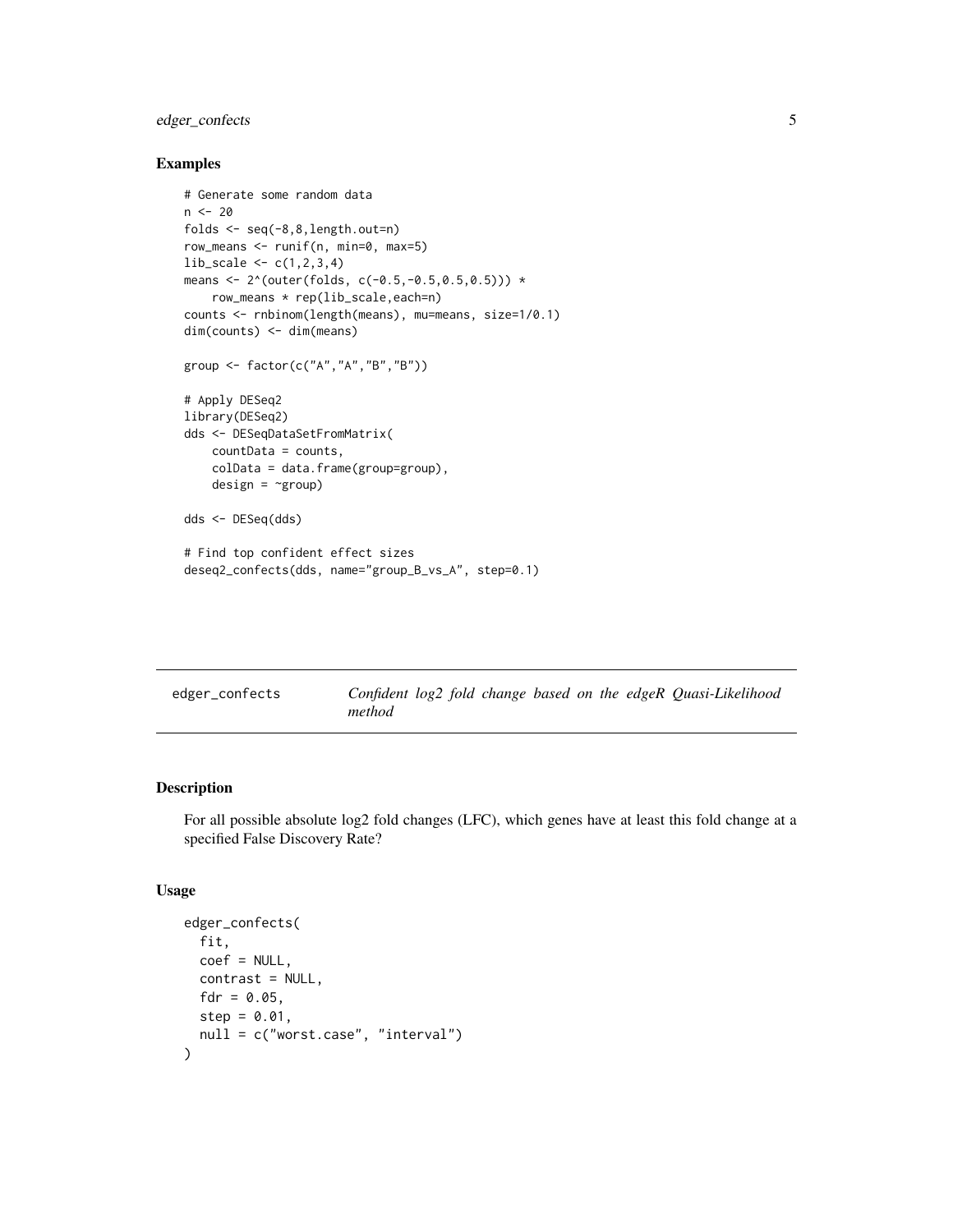#### <span id="page-5-0"></span>**Arguments**

| fit      | An edgeR DGEGLM object produced using glmQLFit.                                                                                                                                                                                                                                |
|----------|--------------------------------------------------------------------------------------------------------------------------------------------------------------------------------------------------------------------------------------------------------------------------------|
| coef     | Coefficient to test, as per glmTreat. Use either coef or contrast or effect.                                                                                                                                                                                                   |
| contrast | Contrast to test, as per glmTreat. Use either coef or contrast or effect.                                                                                                                                                                                                      |
| fdr      | False Discovery Rate to control for.                                                                                                                                                                                                                                           |
| step     | Granularity of log2 fold changes to test.                                                                                                                                                                                                                                      |
| null     | "null" parameter passed through to edger::glmTreat (if coef or contrast given).<br>Choices are "worst.case" or "interval". Note that the default here is "worst.case",<br>to be consistent with other functions in topconfects. This differs from the default<br>for glmTreat. |

# Details

Results are presented in a table such that for any given LFC, if the reader chooses the genes with abs(confect) less than this they are assured that this set of genes has at least this LFC (with the specified FDR). The confect column may also be viewed as a confidence bound on the LFC of each gene, with a dynamic correction for multiple testing.

#### Value

See [nest\\_confects](#page-7-1) for details of how to interpret the result.

```
# Generate some random data
n < -100folds \leq seq(-4,4, length.out=n)
row_means \le runif(n, min=0, max=5)
lib\_scale \leftarrow c(1, 2, 3, 4)means <- 2^(outer(folds, c(-0.5,-0.5,0.5,0.5))) *
    row_means * rep(lib_scale,each=n)
counts <- rnbinom(length(means), mu=means, size=1/0.1)
dim(counts) <- dim(means)
design <- cbind(c(1,1,0,0), c(0,0,1,1))
# Fit data using edgeR quasi-likelihood
library(edgeR)
y <- DGEList(counts)
y <- calcNormFactors(y)
y <- estimateDisp(y, design)
fit <- glmQLFit(y, design)
# Find top confident effect sizes
edger_confects(fit, contrast=c(-1,1))
```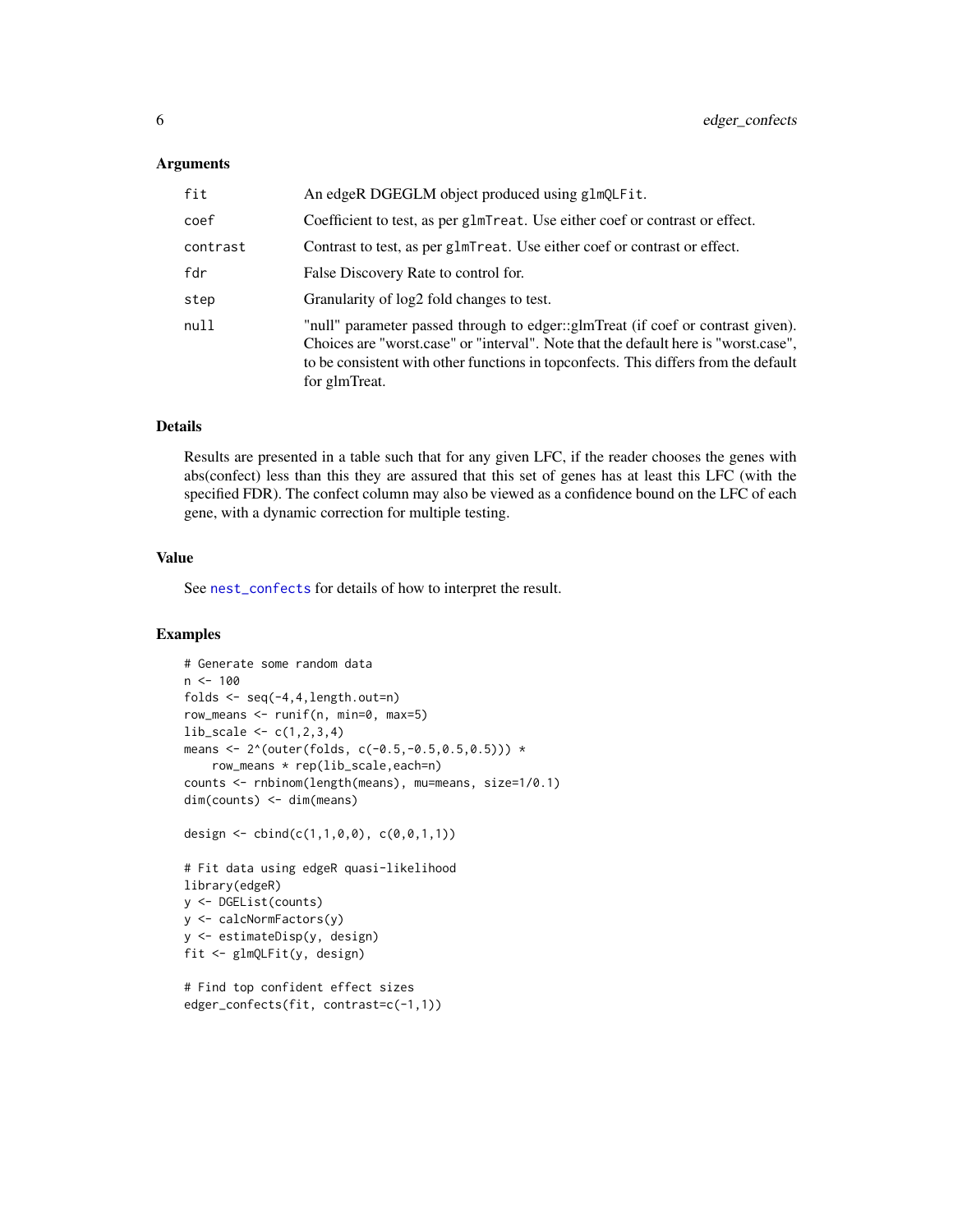<span id="page-6-0"></span>

#### Description

For all possible absolute log2 fold changes (LFC), which genes have at least this fold change at a specified False Discovery Rate (FDR)?

# Usage

```
limma_confects(
  fit,
  coef = NULL,
  fdr = 0.05,
  step = 0.001,
  trend = FALSE,
  full = FALSE)
```
# Arguments

| fit   | A limma MArrayLM object.                                                                                                                                                                                                |
|-------|-------------------------------------------------------------------------------------------------------------------------------------------------------------------------------------------------------------------------|
| coef  | Number or name of coefficient or contrast to test.                                                                                                                                                                      |
| fdr   | False Discovery Rate to control for.                                                                                                                                                                                    |
| step  | Granularity of log2 fold changes to test.                                                                                                                                                                               |
| trend | Should eBayes (trend=TRUE) be used?                                                                                                                                                                                     |
| full  | Include some further statistics used to calculate confects in the output, and<br>also include FDR-adjusted p-values that effect size is non-zero (note that this<br>is against the spirit of the topconfects approach). |

#### Details

Results are presented in a table such that for any given LFC, if the reader chooses the genes with abs(confect) less than this they are assured that this set of genes has at least this LFC (with the specified FDR). Once this set of genes is selected, the confect values provide confidence bounds with False Coverage-statement Rate at the same level as the FDR.

fit should be produced using lmFit. It is not necessary to use eBayes, this function calls eBayes itself.

To test contrasts, this function can also be used with the result of contrasts.fit, but limma's handling of weights may be approximate (for example if voom has been used). For exact results for a contrast, use contrastToCoef to adjust the design matrix given to lmFit.

#### Value

See [nest\\_confects](#page-7-1) for details of how to interpret the result.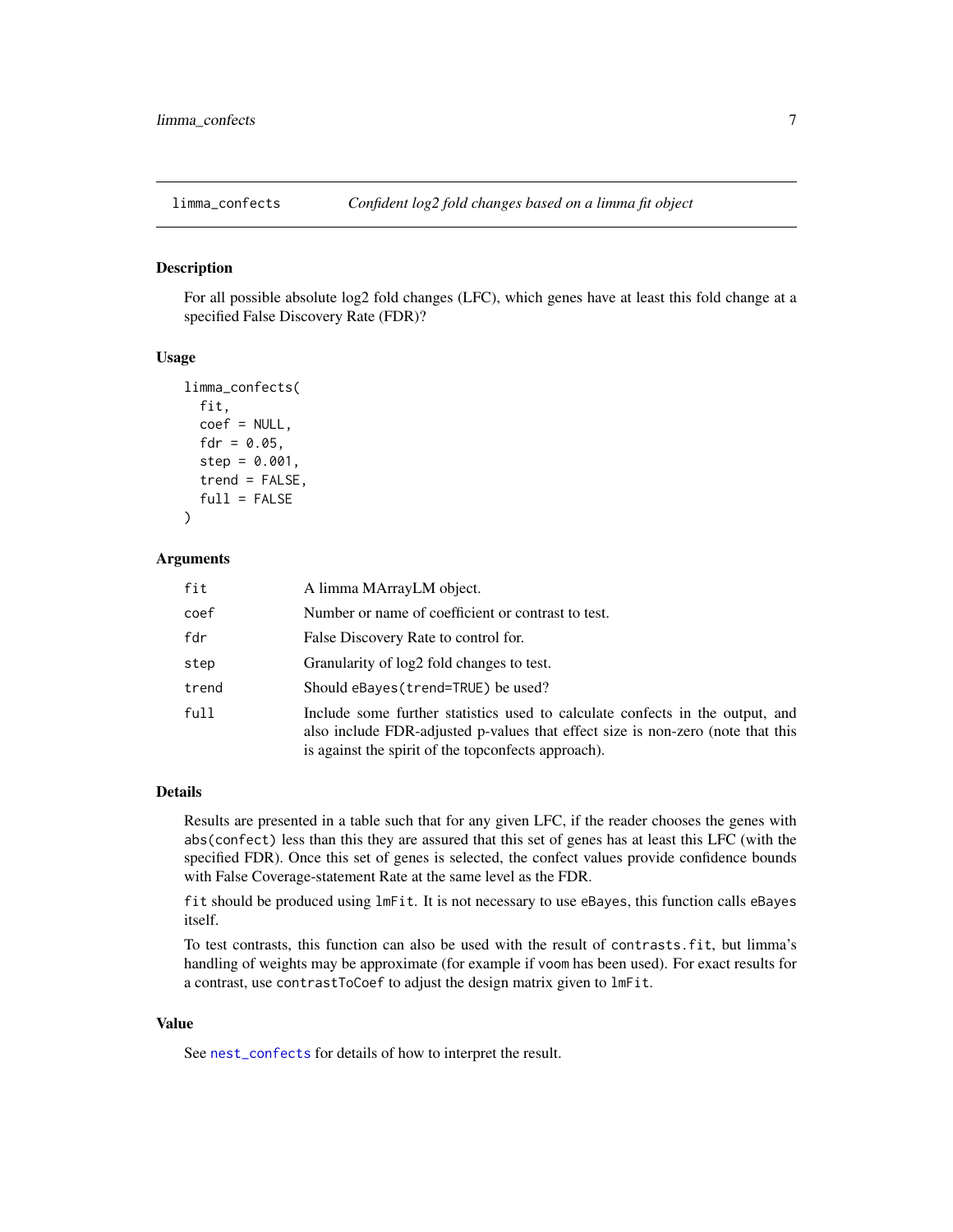# Examples

```
#Prepare a data set
library(NBPSeq)
library(edgeR)
library(limma)
data(arab)
dgelist <- DGEList(arab)
dgelist <- calcNormFactors(dgelist)
cpms <- cpm(dgelist, log=TRUE)
# Retain genes with more than a geometric mean of 2 RPM
# (about 5 reads per sample)
cpms <- cpms[rowMeans(cpms) >= 1,]
# Fit linear model for each gene
treatment <- c(FALSE,FALSE,FALSE,TRUE,TRUE,TRUE)
batch <- factor(c(1, 2, 3, 1, 2, 3))design <- model.matrix(~ treatment + batch)
fit <- lmFit(cpms, design)
# Calculate top confects
# As voom has not been used, it is necessary to use trend=TRUE
limma_confects(fit, "treatmentTRUE", trend=TRUE)
```
<span id="page-7-1"></span>

| nest_confects | General purpose function to find confident effect sizes, controlling |  |  |
|---------------|----------------------------------------------------------------------|--|--|
|               | FDR                                                                  |  |  |

# Description

Find sets of discoveries for a range of effect sizes, controlling the False Discovery Rate (FDR) for each set.

# Usage

```
nest\_confects(n, pfunc, fdr = 0.05, step = 0.001, full = FALSE)
```
#### Arguments

| n     | Number of items being tested.                                                                                                                                                                                                                                                                                                                                   |
|-------|-----------------------------------------------------------------------------------------------------------------------------------------------------------------------------------------------------------------------------------------------------------------------------------------------------------------------------------------------------------------|
| pfunc | A function(indices, effect_size) to calculate p-values. Indices is a subset<br>of 1:n giving the p-values to be computed. Should return a numeric vector of<br>length length (indices). May return NA values. If an NA value is returned,<br>NA must be returned for all effect sizes. NA values are not counted toward the<br>total number of tests performed. |
| fdr   | False Discovery Rate to control for.                                                                                                                                                                                                                                                                                                                            |
| step  | Granularity of effect sizes to test.                                                                                                                                                                                                                                                                                                                            |
| full  | If TRUE, also include FDR-adjusted p-value that effect size is non-zero. Note<br>that this is against the spirit of the topconfects approach.                                                                                                                                                                                                                   |

<span id="page-7-0"></span>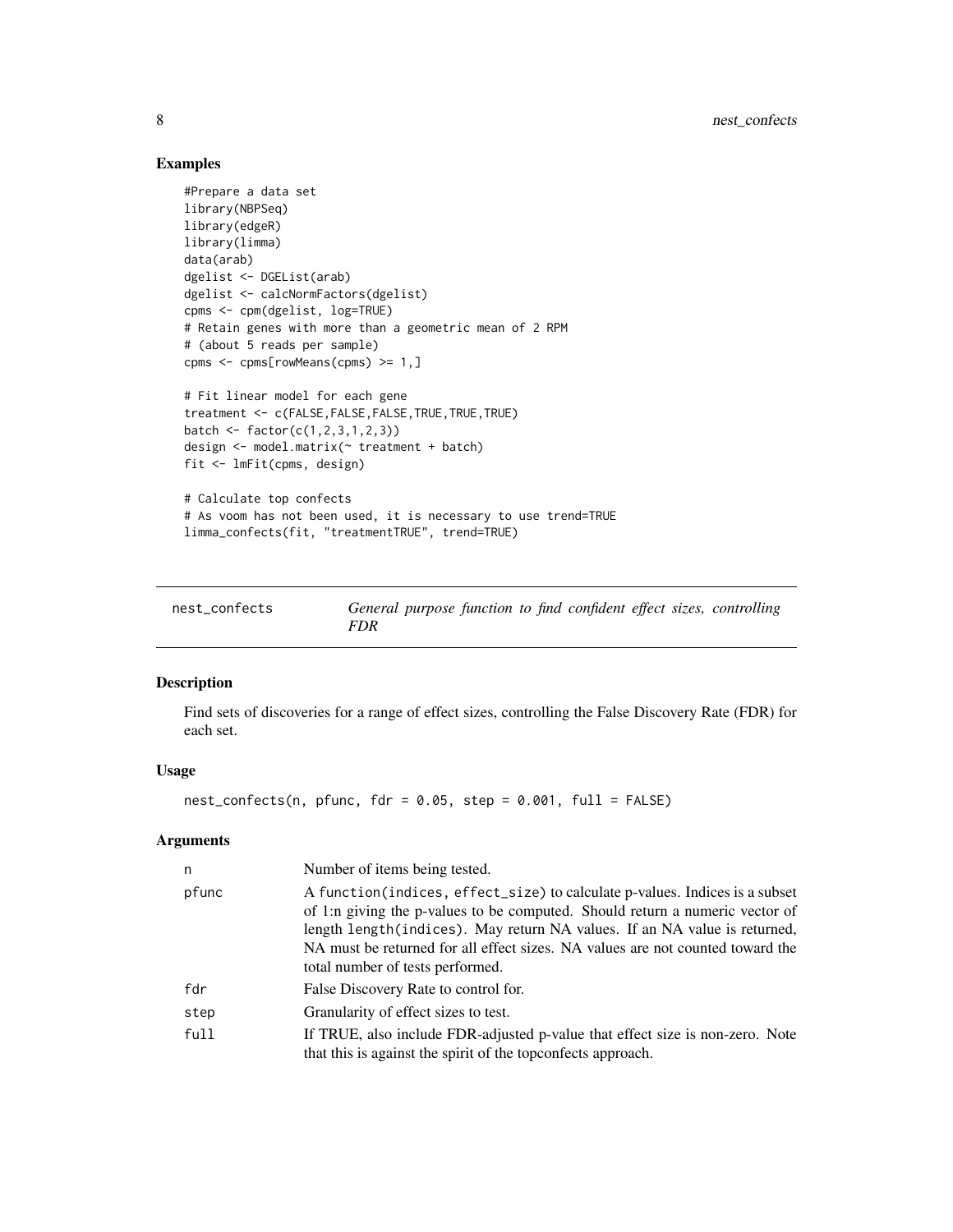# nest\_confects 9

# Details

This is a general purpose function, which can be applied to any method of calculting p-values (supplied as a function argument) for the null hypothesis that the effect size is smaller than a given amount.

#### Value

A "Topconfects" object, containing a table of results and various associated information.

The most important part of this object is the \$table element, a data frame with the following columns:

- rank Ranking by confect and for equal confect by p-value at that effect size.
- index Number of the test, between 1 and n.
- confect CONfident efFECT size.

The usage is as follows: To find a set of tests which have effect size greater than x with the specified FDR, take the rows with abs(confect)  $>= x$ . Once the set is selected, the confect values provide confidence bounds on the effect size with False Coverage-statement Rate (FCR) at the same level as the FDR.

One may essentially take the top however many rows of the data frame and these will be the best set of results of that size to dependably have an effect size that is as large as possible. However if some genes have the same abs(confect), all or none should be selected.

Some rows in the output may be given the same confect, even if step is made small. This is an expected behaviour of the algorithm. (This is similar to FDR adjustment of p-values sometimes resulting in a run of the same adjusted p-value, even if all the input p-values are distinct.)

Some wrappers around this function may add a sign to the confect column, if it makes sense to do so. They will also generally add an effect column, containing an estimate of the effect size that aims to be unbiassed rather than a conservative lower bound.

```
# Find largest positive z-scores in a collection,
# and place confidence bounds on them that maintain FDR 0.05.
z \leq c(1, 2, 3, 4, 5)pfunc <- function(i, effect_size) {
    pnorm(z[i], mean=effect_size, lower.tail=FALSE)
}
nest_confects(length(z), pfunc, fdr=0.05)
```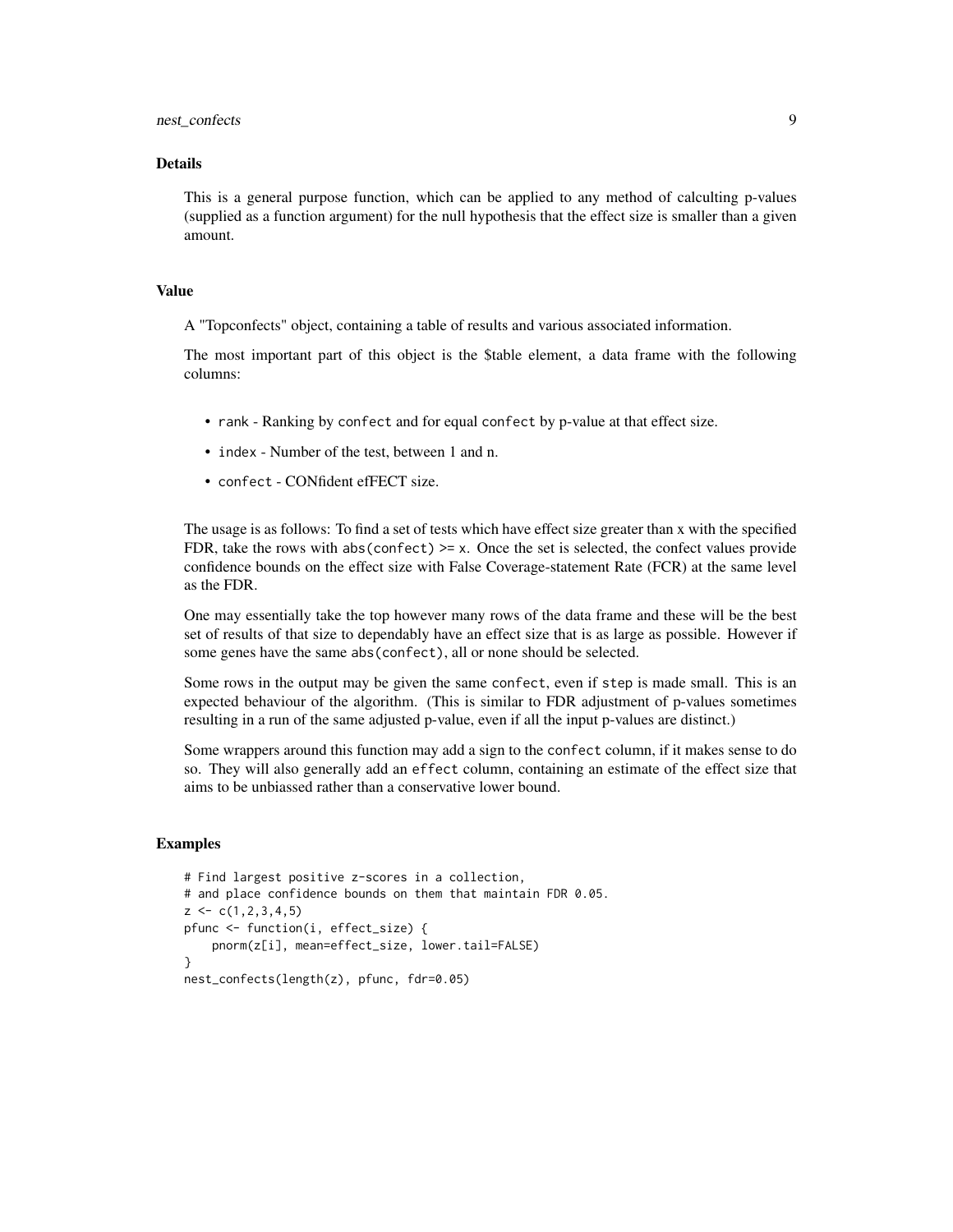<span id="page-9-0"></span>

#### Description

A general purpose confident effect size function for where a normal or t distribution of errors can be assumed. Calculates confident effect sizes based on an estimated effect and standard deviation (normal distribution), or mean and scale (t distribution).

### Usage

```
normal_confects(
  effect,
  se,
  df = Inf,signed = TRUE,
  fdr = 0.05,
  step = 0.001,
  full = FALSE)
```
# Arguments

| effect | A vector of estimated effects.                                                                                                                                                                                          |
|--------|-------------------------------------------------------------------------------------------------------------------------------------------------------------------------------------------------------------------------|
| se     | A single number or vector of standard errors (or if t distribution, scales).                                                                                                                                            |
| df     | A single number or vector of degrees of freedom, for t-distribution. Inf for<br>normal distribution.                                                                                                                    |
| signed | If TRUE effects are signed, use TREAT test. If FALSE effects are all positive,<br>use one sided t-test.                                                                                                                 |
| fdr    | False Discovery Rate to control for.                                                                                                                                                                                    |
| step   | Granularity of effect sizes to test.                                                                                                                                                                                    |
| full   | Include some further statistics used to calculate confects in the output, and<br>also include FDR-adjusted p-values that effect size is non-zero (note that this<br>is against the spirit of the topconfects approach). |

### Value

See [nest\\_confects](#page-7-1) for details of how to interpret the result.

```
# Find largest positive or negative z-scores in a collection,
# and place confidence bounds on them that maintain FDR 0.05.
z \leftarrow c(1, -2, 3, -4, 5)normal_confects(z, se=1, fdr=0.05, full=TRUE)
```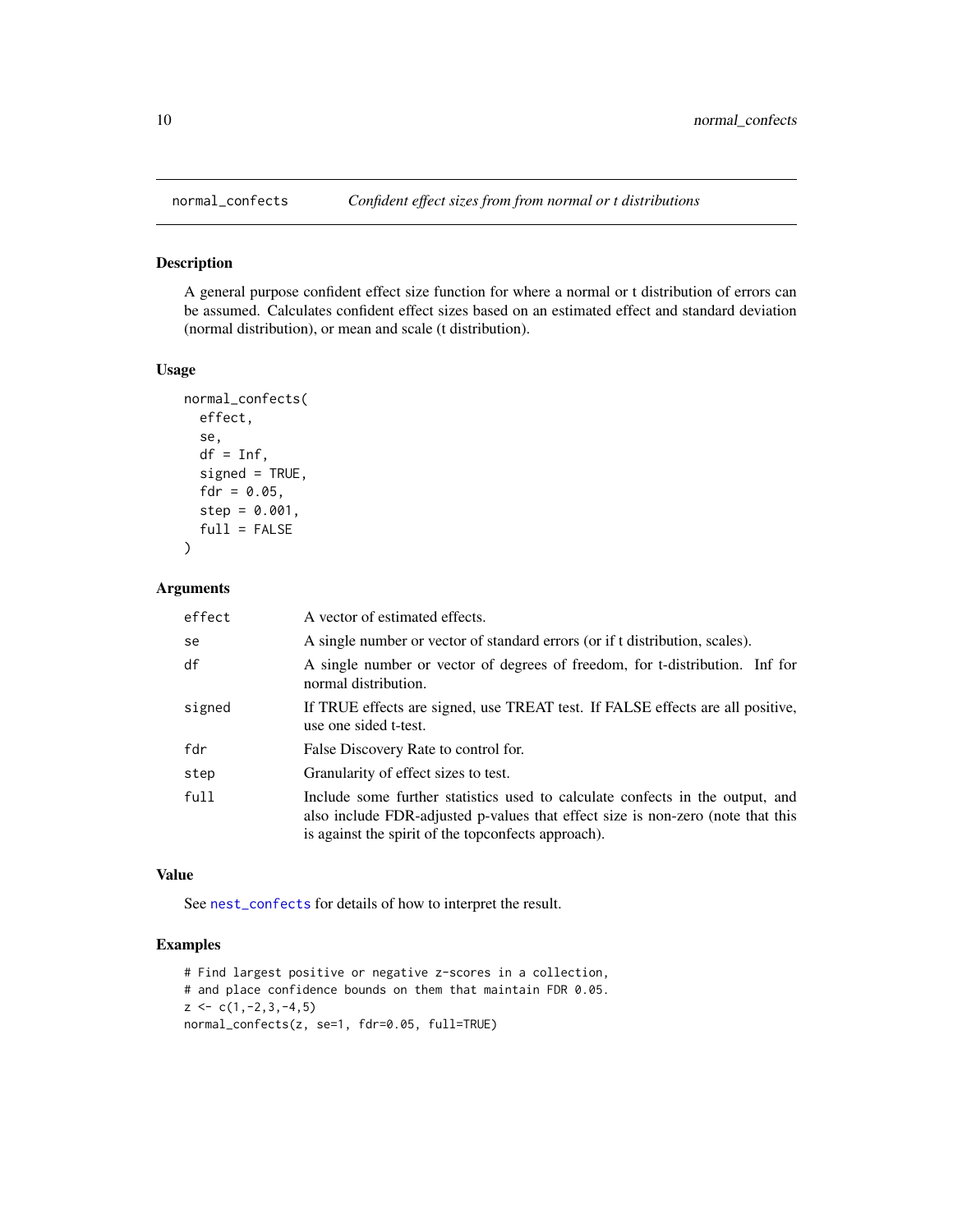# <span id="page-10-0"></span>Description

This is useful, for example, when comparing different methods of ranking potentially interesting differentially expressed genes.

#### Usage

```
rank_rank_plot(
  vec1,
  vec2,
  label1 = "First ranking",
  label2 = "Second ranking",
  n = 40\mathcal{L}
```
# Arguments

| vec1   | A vector of names.                               |
|--------|--------------------------------------------------|
| vec2   | Another vector of names.                         |
| label1 | A label to go along with yec1.                   |
| label2 | A label to go along with yec2.                   |
| n      | Show at most the first n names in vec1 and vec2. |

# Value

A ggplot2 object. Working non-interactively, you must print() this for it to be displayed.

```
a <- sample(letters)
b <- sample(letters)
rank_rank_plot(a,b, n=20)
```